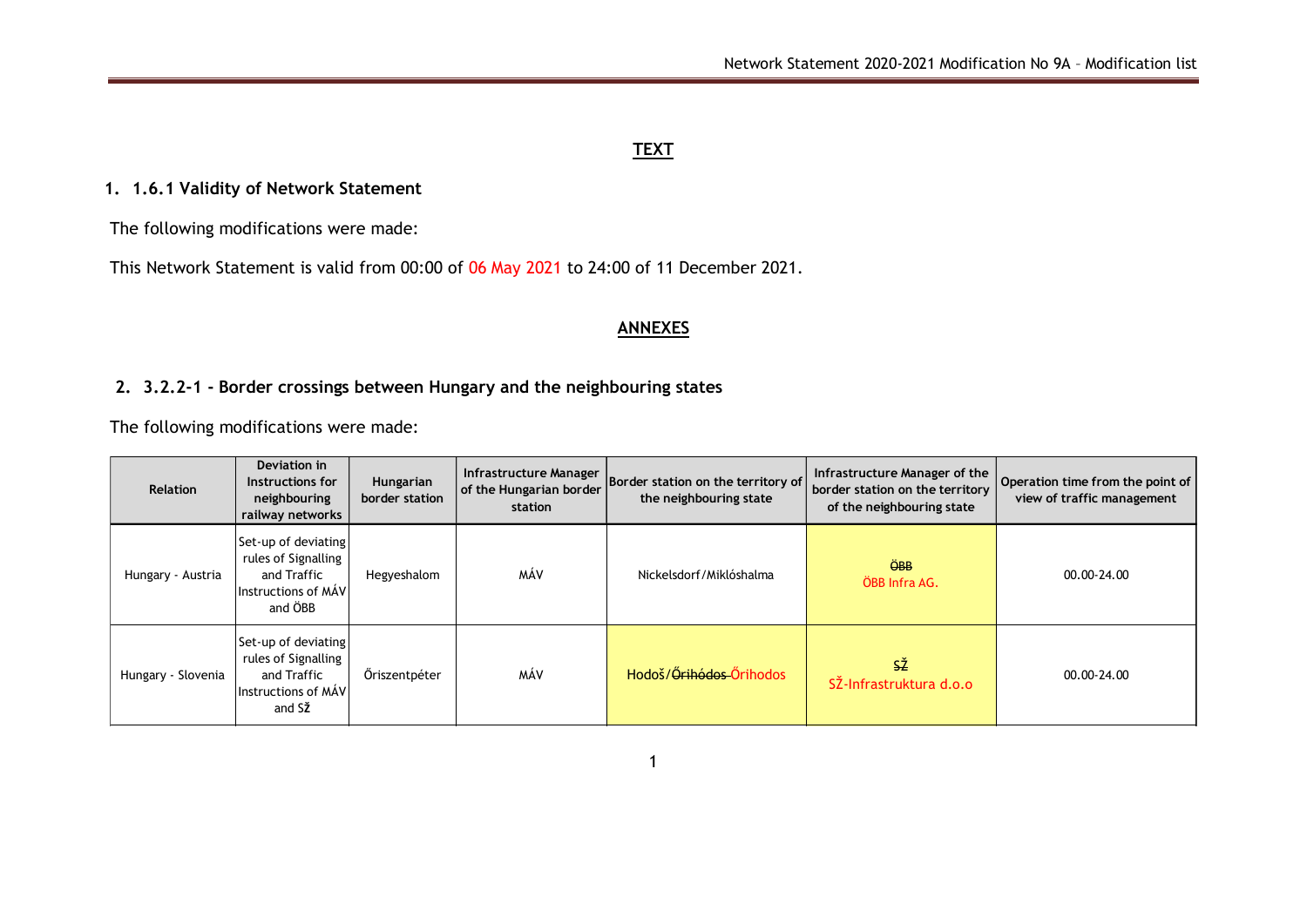| <b>Relation</b>   | Deviation in<br>Instructions for<br>neighbouring<br>railway networks          | Hungarian<br>border station | Infrastructure Manager<br>of the Hungarian border<br>station | Border station on the territory of<br>the neighbouring state | Infrastructure Manager of the<br>border station on the territory<br>of the neighbouring state | Operation time from the point of<br>view of traffic management |
|-------------------|-------------------------------------------------------------------------------|-----------------------------|--------------------------------------------------------------|--------------------------------------------------------------|-----------------------------------------------------------------------------------------------|----------------------------------------------------------------|
| Hungary - Croatia | Set-up of deviating                                                           | Murakeresztúr               | MÁV                                                          | Kotoriba/Kotor                                               | HŽ<br>HŽ Infrastruktura d.o.o.                                                                | 06.00-21.00                                                    |
| Hungary - Croatia | rules of Signalling<br>and Traffic<br>Instructions of MÁV                     | Gyékényes                   |                                                              | Koprivnica/Kapronca                                          | <b>HŽ</b><br>HŽ Infrastruktura d.o.o.                                                         | $00.00 - 24.00$                                                |
| Hungary - Croatia | and HŽ                                                                        | Magyarbóly                  | MÁV                                                          | Beli Manastir/Pélmonostor                                    | <b>HŽ</b><br>HŽ Infrastruktura d.o.o.                                                         | $03.30 - 23.30$                                                |
| Hungary - Serbia  | Set-up of deviating<br>rules of Signalling<br>and Traffic                     | Kelebia                     | MÁV                                                          | Subotica (Суботица)/Szabadka                                 | ŽS<br>IŽS a.d.                                                                                | 00.00-24.00                                                    |
| Hungary - Serbia  | <b>Instructions of MÁV</b><br>and $\overrightarrow{12}$ $\overrightarrow{25}$ | Röszke                      | MÁV                                                          | Horgoš (Хоргош)/Horgos                                       | ŽS<br>IŽS a.d.                                                                                | 06.00-17.00                                                    |
| Hungary - Ukraine | Set-up of deviating<br>rules of Signalling                                    | Eperjeske                   | MÁV                                                          | Szolovka(Соловка)/Szalóka<br>Batyevo/Bátyú                   | <b>UŽ</b><br>UZ                                                                               | 00.00-24.00                                                    |
| Hungary - Ukraine | and Traffic<br>Instructions of MÁV<br>and UŽ                                  | Záhony                      | MÁV                                                          | Csop (Чоп)/Csap                                              | <b>UŽ</b><br><b>UZ</b>                                                                        | 00.00-24.00                                                    |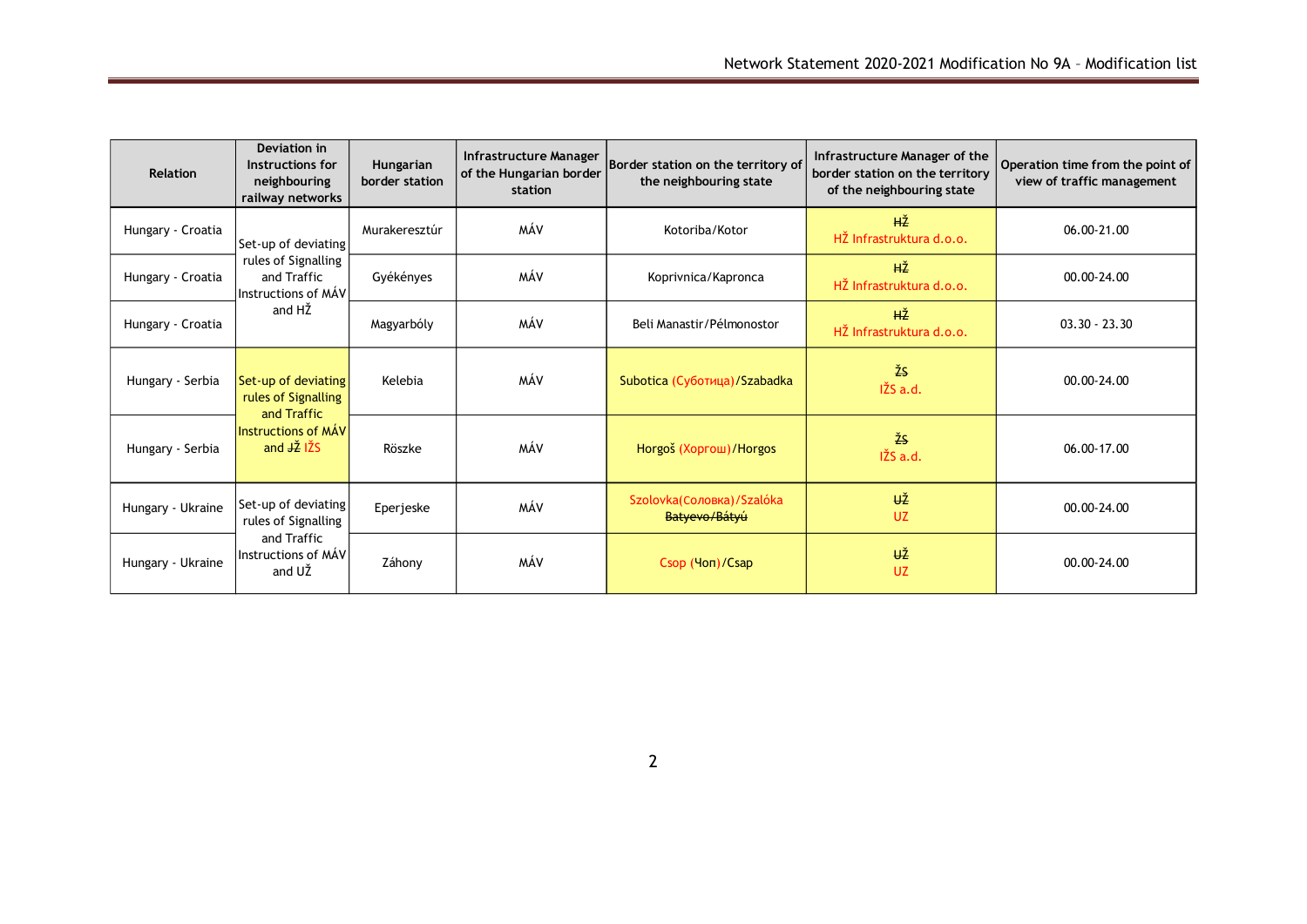| <b>Relation</b>    | Deviation in<br>Instructions for<br>neighbouring<br>railway networks | Hungarian<br>border station | Infrastructure Manager<br>of the Hungarian border<br>station | Border station on the territory of<br>the neighbouring state                       | Infrastructure Manager of the<br>border station on the territory<br>of the neighbouring state | Operation time from the point of<br>view of traffic management |
|--------------------|----------------------------------------------------------------------|-----------------------------|--------------------------------------------------------------|------------------------------------------------------------------------------------|-----------------------------------------------------------------------------------------------|----------------------------------------------------------------|
| Hungary - Slovakia | Abstract from $\Sigma$ SR<br>Ž1 Instructions                         | Sátoraljaújhely             | MÁV                                                          | Slovenské Nove Mesto/<br>/Sátoraljaújhely-Gyártelep<br>Slovenské Nové Mesto/Újhely | ŽSR                                                                                           | 06.00-24.00                                                    |
| Hungary - Slovakia | "Regulation of Rail                                                  | Hidasnémeti                 | MÁV                                                          | Čana Čaňa/Hernádcsány                                                              | ŽSR                                                                                           | 00.00-24.00                                                    |
| Hungary - Slovakia | Operation" for                                                       | Bánréve                     | MÁV                                                          | Lenartovce/Sajólénártfalva                                                         | ŽSR                                                                                           | 03.30-23.30                                                    |
| Hungary - Slovakia | traffic service in                                                   | Somoskőújfalu               | MÁV                                                          | Fil'akovó Fil'akovo/Fülek                                                          | ŽSR                                                                                           | 00.00-24.00                                                    |
| Hungary - Slovakia | border stations and L                                                | Ipolytarnóc                 | MÁV                                                          | Lučenec/Losonc                                                                     | ŽSR                                                                                           | 03.30-23.30                                                    |
| Hungary - Slovakia | border lines                                                         | Nógrádszakál                | MÁV                                                          | Malé Straciny/Kishalom                                                             | ŽSR                                                                                           | 03.30-23.30                                                    |
| Hungary - Slovakia | connecting ZSR                                                       | Szob                        | MÁV                                                          | Šturovo Štúrovo/Párkány                                                            | ŽSR                                                                                           | 00.00-24.00                                                    |
| Hungary - Slovakia | and MÁV, managed<br>by ŽSR                                           | Komárom                     | MÁV                                                          | Komarno Komárno/Révkomárom                                                         | ŽSR                                                                                           | 00.00-24.00                                                    |

### **GYSEV Zrt.**

| <b>Relation</b>   | Deviation in<br>Instructions for<br>neighbouring<br>railway networks             | Hungarian<br>border station | Infrastructure Manager<br>of the Hungarian border<br>station | Border station on the territory of<br>the neighbouring state | Infrastructure Manager of the<br>border station on the territory<br>of the neighbouring state | Operation time from the point of<br>view of traffic management |
|-------------------|----------------------------------------------------------------------------------|-----------------------------|--------------------------------------------------------------|--------------------------------------------------------------|-----------------------------------------------------------------------------------------------|----------------------------------------------------------------|
| Hungary - Austria | Set-up of deviating<br>rules of Signalling<br>and Traffic<br>Instructions of MAV | Sopron                      | <b>GYSEV</b>                                                 | Loipersbach-<br>Schattendorf/Lépesfalva-Somfalva             | $\ddot{\Theta}$ BB<br>ÖBB Infra AG.                                                           | 04.00-23.00                                                    |
| Hungary - Austria | and ÖBB<br>Harka                                                                 |                             | GYSEV                                                        | Deutschkreutz/Sopronkeresztúr                                | <b>ÖBB</b><br>ÖBB Infra AG.                                                                   | 04.00-23.00                                                    |
| Hungary - Austria |                                                                                  | Szentgotthárd               | GYSEV                                                        | Jennersdorf/Gyanafalva                                       | $\ddot{\Theta}$ BB<br>ÖBB Infra AG.                                                           | 04.00-23.00                                                    |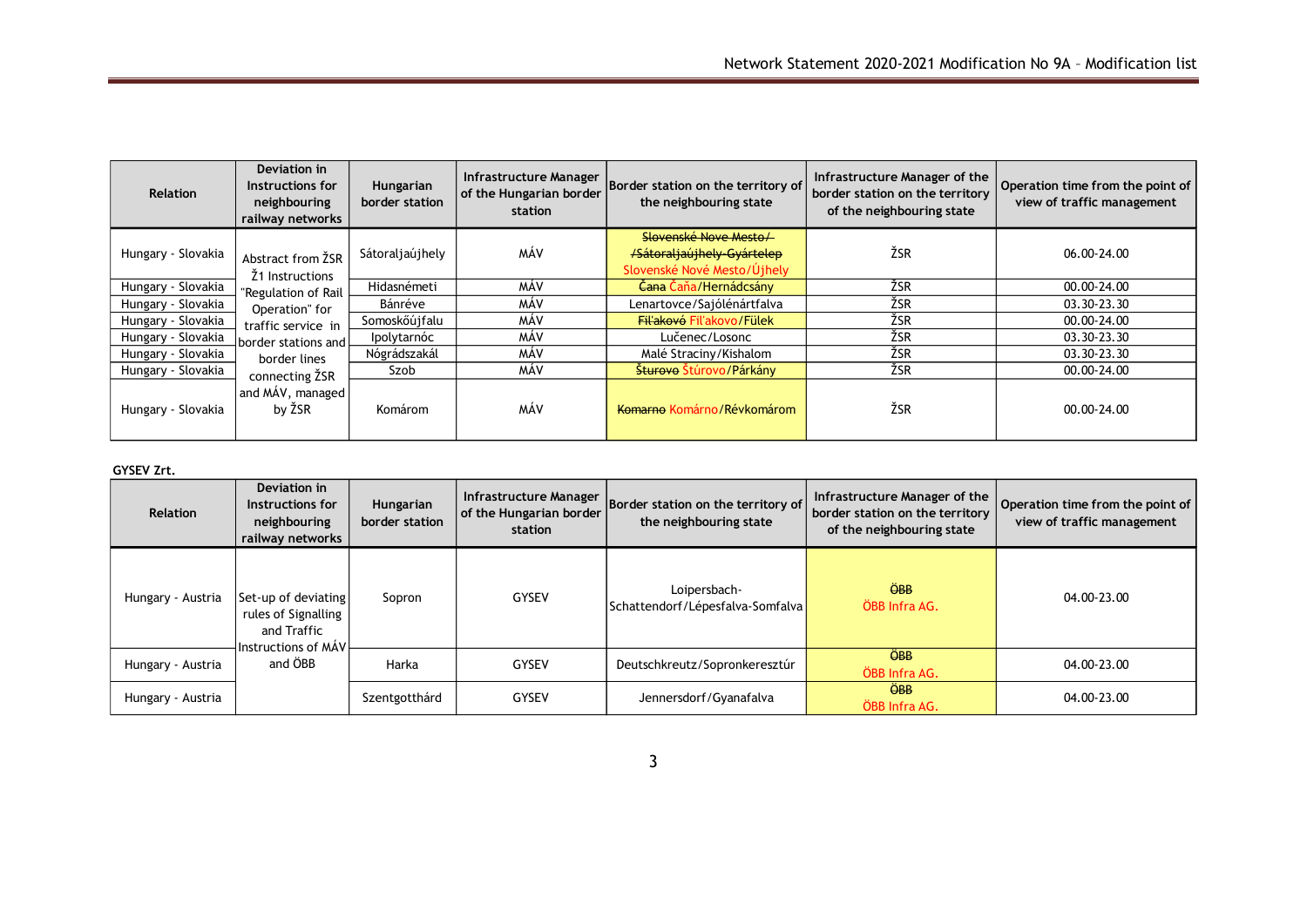## **3. 3.6.6.2 - Wagon weigh bridges (scales)**

| Number | <b>Station</b>                    |       | Service place Weighing capacity | Length of<br>bridge | Type        |                 | Opening hours | Average weigh capacity<br>(wagon/hour) | Availability of<br>Catenary above<br>the track equipped<br>with scales<br>(yes/no) | <b>Remarks</b>                       | <b>Effective till</b>    |
|--------|-----------------------------------|-------|---------------------------------|---------------------|-------------|-----------------|---------------|----------------------------------------|------------------------------------------------------------------------------------|--------------------------------------|--------------------------|
|        | Gönyű                             | 01296 | 100t                            | $9+6+9m$            | electronic  | ARDIN (D43-09B) | $7 - 15$      | 10                                     | no                                                                                 | Printing is not available            | 44.04.2024<br>12.04.2023 |
| ъ.     | Győr-Rendező                      | 01271 | 100t                            | $9, 5+1, 5+9, 5m$   | hybrid      | MS-DUÁL         | $0 - 24$      | 10                                     | no                                                                                 |                                      | 11.04.2021<br>07.04.2023 |
| 7.     | Komárom-Rendező                   | 01214 | 100t                            | $9, 5+1, 5+9, 5m$   | hybrid      | MS-DUÁL         | $0 - 24$      | 12                                     | yes                                                                                |                                      | 09.04.2021<br>14.04.2023 |
| 10.    | Szolnok-Rendező                   | 40485 | 100t                            | $9, 5+1, 5+9, 5m$   | hybrid      | MS-DUÁL         | $0 - 24$      | 12                                     | no                                                                                 |                                      | 26.03.2024<br>06.08.2022 |
| 19.    | Eperjeske-Rendező I.sz. automata  | 44255 | 120 t                           | 27m                 | hybrid-hump | <b>ARDIN</b>    | $0 - 24$      | 60                                     | no                                                                                 | <b>Broad scales</b>                  | 45.01.2024<br>08.12.2022 |
| 20.    | Eperjeske-Rendező II.sz. automata | 44255 | 120 t                           | 27m                 | hybrid-hump | <b>ARDIN</b>    | $0 - 24$      | 60                                     | no                                                                                 | <b>Broad scales</b>                  | 45.01.2021<br>08.12.2022 |
| 21.    | Eperjeske-Rendező Lapos           | 44255 | 150 t                           | $9+5+9m$            | electronic  | ARDIN           | $0 - 24$      | solid: 30                              | no                                                                                 | <b>Broad scales</b>                  | 45.01.2021<br>08.12.2022 |
| 32.    | Kelebia                           | 16352 | 100t                            | $9, 5+1, 5+9, 5m$   | hybrid      | MS-DUÁL         | $0 - 24$      | 11                                     | no                                                                                 | Weighing only with diesel locomotive | 01.04.2021<br>01.04.2023 |
| 33.    | Kiskőrös                          | 16261 | 100 t                           | $9, 5+1, 5+9, 5m$   | hybrid      | MS-DUÁL         | $0 - 24$      | 11                                     | no                                                                                 |                                      | 28.03.2021<br>31.03.2023 |
| 36.    | Szentes                           | 18184 | 100 t                           | $9, 5+1, 5+9, 5m$   | hybrid      | MS-DUÁL         | 03:20 - 00:20 | 15                                     | no                                                                                 |                                      | 40.04.2024<br>22.04.2023 |

The following modifications were made:

# **4. 3.6.10 Public loading sidings and loading areas belonging to these loading sidings – MÁV Zrt**

## The following modifications were made:

**Pécs Regional Directorate**

| Service place    |                              |                                  | Open access loading place registered by MÁV Zrt |                                                  |                   | Loading track next to loading places |        |       |               |                           |     |                   |                                    |          |                                                                                                                                     |  |
|------------------|------------------------------|----------------------------------|-------------------------------------------------|--------------------------------------------------|-------------------|--------------------------------------|--------|-------|---------------|---------------------------|-----|-------------------|------------------------------------|----------|-------------------------------------------------------------------------------------------------------------------------------------|--|
|                  | Code of the<br>service place | Position of the<br>service place | Loading and other equipments                    | TAF TSI ID of the loading<br>and other equipment | Paved             | Lighting                             | Size   |       | TAF TSI ID    | Name of the Usable length |     | Loading<br>length | <b>Availability</b><br>of catenary | Axle     | <b>Restrictions, remarks</b>                                                                                                        |  |
|                  |                              | From section to<br>section       |                                                 |                                                  | yes-no-<br>partly | ves-no                               | Length | Width |               | track                     | (m) | (m)               | yes - no -<br>partly               | load (t) |                                                                                                                                     |  |
| Balatonkeresztúr | 08615                        | $72+80-73+40$                    | none                                            | 55-08615-06-1                                    | ves               | yes                                  | 60     |       | 55-08615-01-1 |                           |     | 60                | no                                 | 18,5     | <b>10 km/h</b><br>5 km/h<br>The loading area can't be used until 11.12.2021 due to<br>technical reasons, capacity is not available. |  |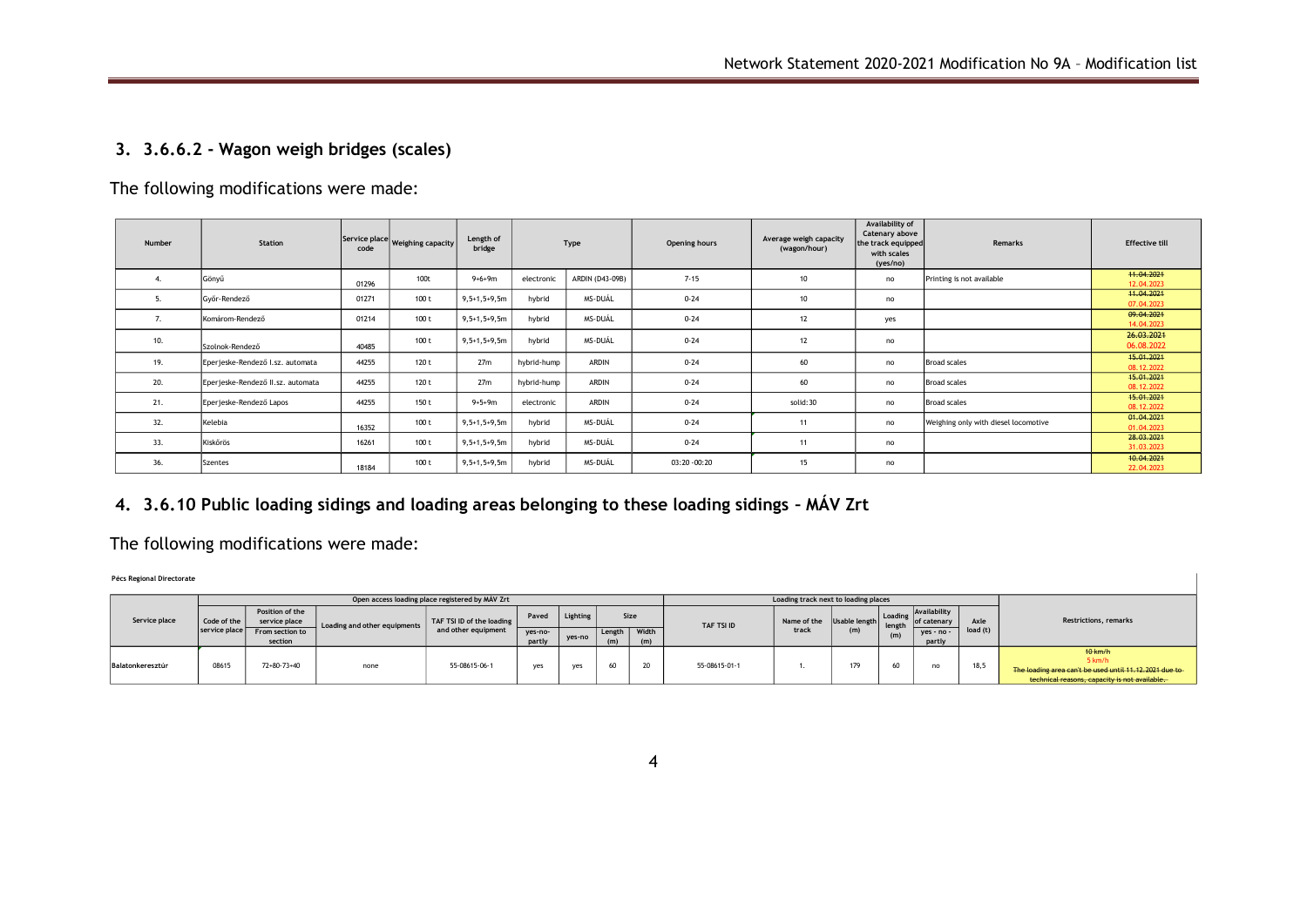**Pécs Regional Directorate**

|               |                              |                                                                |                              | Open access loading place registered by MÁV Zrt  |                            |                    |               |                            |                | Loading track next to loading places |                             |                          |                                                     |                  |                                                                                                                                 |
|---------------|------------------------------|----------------------------------------------------------------|------------------------------|--------------------------------------------------|----------------------------|--------------------|---------------|----------------------------|----------------|--------------------------------------|-----------------------------|--------------------------|-----------------------------------------------------|------------------|---------------------------------------------------------------------------------------------------------------------------------|
| Service place | Code of the<br>service place | Position of the<br>service place<br>From section to<br>section | Loading and other equipments | TAF TSI ID of the loading<br>and other equipment | Paved<br>yes-no-<br>partly | Lighting<br>yes-no | Length<br>(m) | Size<br>Width<br>(m)       | TAF TSI ID     | Name of the<br>track                 | <b>Jsable lengti</b><br>(m) | Loading<br>length<br>(m) | Availability<br>of catenary<br>yes - no -<br>partly | Axle<br>load (t) | <b>Restrictions, remarks</b>                                                                                                    |
| Bátaszék      | 07146                        | 604+80-606+40                                                  | none                         | 55-07146-06-10                                   | yes                        | yes                | 360           | 11                         | 55-07146-01-10 | 10.                                  | 262                         | 262                      | no                                                  | 21               | $20$ km/h<br>The loading area can't be used until 11.12.2021 due to<br>technical reasons, capacity is not available.            |
| Darány        | 05694                        | 550+50-550+72                                                  | side loading                 | 55-05694-19-1(0)                                 | yes                        | yes                | 20            | 6                          | 55-05694-01-1  | 1.(0)                                | 300                         | 20                       | no                                                  | 21               | $20$ km/h<br>5 km/h                                                                                                             |
| Darány        | 05694                        | 553-553+47                                                     | none                         | 55-05694-06-1                                    | yes                        | yes                | 47            | 13                         | 55-05694-01-1  | -1.                                  | 300                         | 47                       | no                                                  | 21               | $20$ km/h<br>5 km/h<br>The loading area can't be used until 11.12.2021 due to-<br>technical reasons, capacity is not available. |
| Gyékényes     | 06437                        | 154+60-155+58                                                  | none                         | 55-06437-06-21                                   | yes                        | yes                | 98            | $\overline{7}$             | 55-06437-01-21 | 21.                                  | 98                          | 98                       | no                                                  | 21               | <b>10 km/h</b><br>5 km/h                                                                                                        |
| Gyékényes     | 06437                        | 157+78-159+07                                                  | side loading                 | 55-06437-19-1(0)                                 | yes                        | yes                | 129           | 22                         | 55-06437-01-1  | 1.(0)                                | 545                         | 129                      | no                                                  | 21               | 20-10 km/h weigh                                                                                                                |
| Kisbárapáti   | 08284                        | $361+91-362+81$                                                | none                         | 55-08284-06-1                                    | no                         | no                 | 90            | $\overline{7}$             | 55-08284-01-1  | $\overline{1}$                       | 190                         | 90                       | no                                                  | 20               | <b>10 km/h</b><br>20 km/h                                                                                                       |
| Kiskorpád     | 06320                        | 459+45-459+95<br>459+66-459+96                                 | side loading                 | 55-06320-19-1(01)                                | yes                        | yes                | 50            | 5                          | 55-06320-01-1  | 1.(01)                               | 720                         | 25<br>30 <sub>1</sub>    | yes                                                 | 21               |                                                                                                                                 |
| Kiskorpád     | 06320                        | $460+50-461+30$<br>$460+42 - 463+01$                           | none                         | 55-06320-06-5                                    | yes                        | yes                | 80<br>259     | 44<br>11                   | 55-06320-01-5  | -5.                                  | 259                         | 80<br>259                | no                                                  | 21               |                                                                                                                                 |
| Kiskorpád     | 06320                        | 459+45 459+95<br>$459+66 - 459+96$                             | end loading                  | 55-06320-19-5(H1)                                | yes                        | yes                | 50            | 5 <sub>1</sub>             | 55-06320-01-5  | 5.(H1)                               | 259                         | 25<br>30 <sub>1</sub>    | no                                                  | 21               |                                                                                                                                 |
| Marcali       | 08599                        | 221+91-222+61                                                  | side loading                 | 55-08599-19-1(0)                                 | yes                        | yes                | 70            | 10                         | 55-08599-01-1  | 1.(0)                                | 367                         | 70                       | no                                                  | 18,5             | <b>10 km/h</b><br>5 km/h                                                                                                        |
| Marcali       | 08599                        | 217+20-217+74                                                  | none                         | 55-08599-06-1                                    | yes                        | yes                | 54            | 30                         | 55-08599-01-1  | -1.                                  | 367                         | 54                       | no                                                  | 18,5             | 10 km/h<br>5 km/h                                                                                                               |
| Marcali       | 08599                        | 220+56-221+26                                                  | none                         | 55-08599-06-4                                    | yes                        | yes                | 70            | 23                         | 55-08599-01-4  | $\overline{4}$                       | 263                         | 70                       | no                                                  | 18,5             | 5 km/h<br>The loading area can't be used until 11.12.2021 due to-<br>technical reasons, capacity is not available.              |
| Somogyjád     | 08441                        | 203+04-204+94                                                  | none                         | 55-08441-06-1                                    | no                         | no                 | 190           | 10 <sup>10</sup>           | 55-08441-01-1  | $\overline{1}$                       | 553                         | 190                      | no                                                  | 21               | 5km/h<br>10 km/h                                                                                                                |
| Somogyszob    | 06379                        | 714+20-715+64                                                  | none                         | 55-06379-06-1                                    | yes                        | yes                | 144           | $\overline{4}$             | 55-06379-01-1  | $\overline{1}$ .                     | 712                         | 144                      | yes                                                 | 21               | 10 km/h<br>The loading area can't be used until 11.12.2021 due to-<br>technical reasons, capacity is not available.             |
| Szekszárd     | 06767                        | 547+23-550+15                                                  | none                         | 55-06767-06-8                                    | yes                        | no                 | 292           | 44<br>$10-10$              | 55-06767-01-8  | 8.                                   | 300                         | 292                      | no                                                  | 24<br>20         | 5 km/h                                                                                                                          |
| izekszárd     | 06767                        | 547+23-549+85                                                  | none                         | 55-06767-06-7                                    | ves                        | no                 | 262           | 10 <sup>10</sup>           | 55-06767-01-7  |                                      | 280                         | 262                      | no                                                  | 20               | 5 km/h                                                                                                                          |
| Szentlőrinc   | 07260                        | 234+48-235+30                                                  | end loading                  | 55-07260-19-10(H1)                               | yes                        | yes                | 82            | 10 <sub>1</sub>            | 55-07260-01-10 | 10.(H1)                              | 42                          | $42*$<br>$20**$          | no                                                  | 21               | "K"sign track 5 km/h                                                                                                            |
| Tamási        | 06890                        | $421 + 02 - 122 + 56$<br>$122+46 - 124+00$                     | none                         | 55-06890-06-4                                    | yes                        | no                 | 154           | 46 <sup>°</sup><br>$10-10$ | 55-06890-01-4  | 4.                                   | 127                         | 127                      | no                                                  | 21               | 5 km/h                                                                                                                          |
| <b>Tamási</b> | 06890                        | $122+46 - 124+00$                                              | none                         | 55-06890-06-5                                    | yes                        | no                 | 154           | $10-10$                    | 55-06890-01-5  |                                      | 331                         | 154                      | no                                                  | $21 -$           | 5 km/h                                                                                                                          |
| Taszár        | 06262                        | 218+85-219+79                                                  | none                         | 55-06262-06-4                                    | yes                        | yes                | 94            | 16                         | 55-06262-01-4  | $\overline{4}$                       | 334                         | 94                       | partly                                              | 21               | 25 km/h<br>20 km/h                                                                                                              |
| Tolna-Mözs    | 06742                        | 472+50-473+70                                                  | none                         | 55-06742-06-3                                    | yes                        | yes                | 120           | 23                         | 55-06742-01-3  | 3.                                   | 195                         | 120                      | no                                                  | 21               | 20 km/h                                                                                                                         |
| Vízvár        | 05629                        | $459+30 - 460+19$                                              | none                         | 55-05629-06-1(A)                                 | no                         | yes                | 89            | 13                         | 55-05629-01-1  | 1.(A)                                | 280                         | 89                       | no                                                  | 21               | <b>40 km/h</b><br>20 km/h                                                                                                       |

\* The data is valid to 01.07.2021

\*\* The data is valid from 02.07.2021